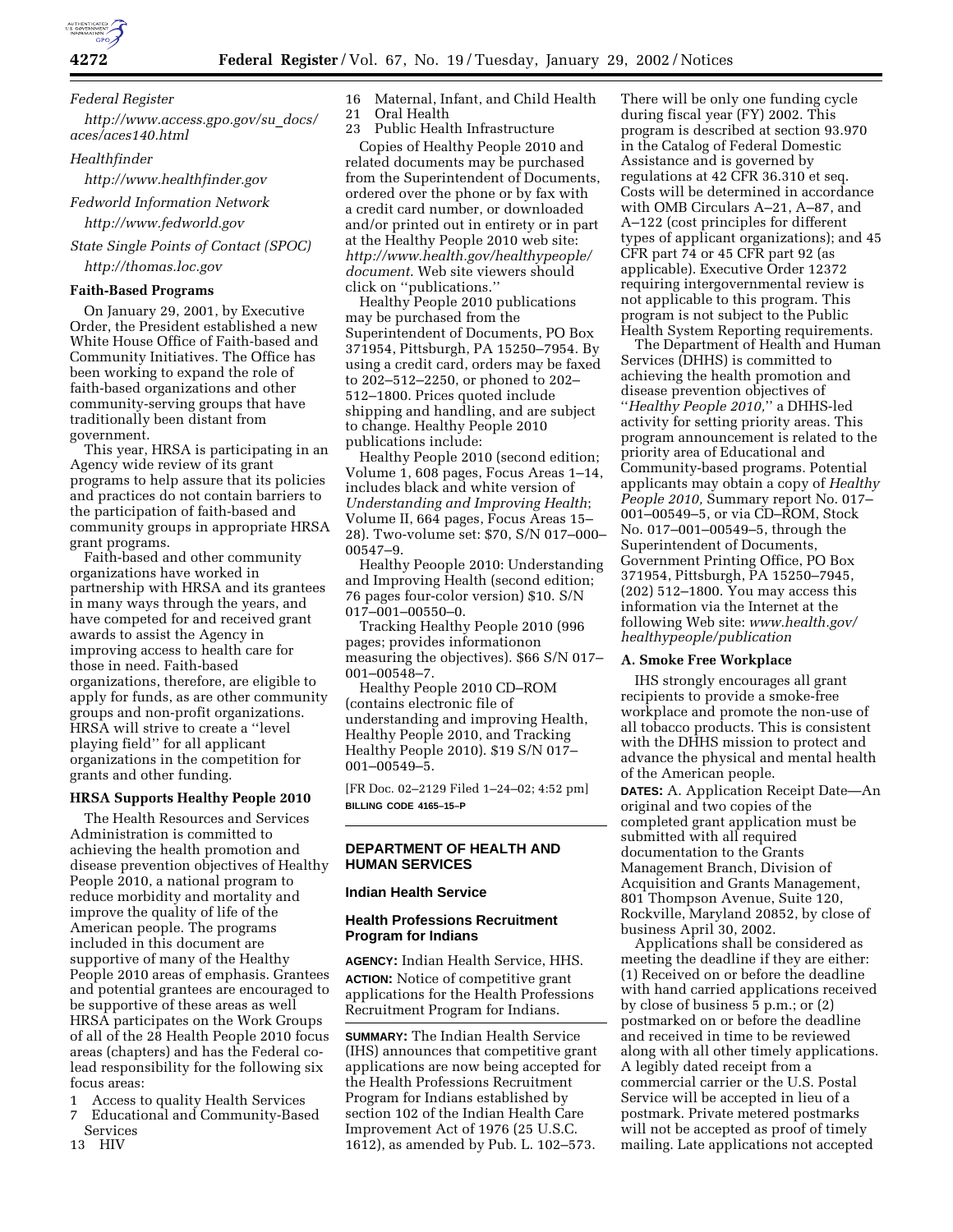for processing will be returned to the applicant and will *not* be considered for funding.

## **B. Additional Dates**

1. *Application Review:* May 21–23, 2002.

2. *Applicants Notified of Results:* on or about June 14, 2002 (approved, recommended for approval but not funded, or disapproved).

3. *Anticipated Start Date:* August 1, 2002.

**FOR FURTHER INFORMATION CONTACT:** For program information, contact Ms. Jacqueline K. Santiago, Chief, Loan Repayment Program, 801 Thompson Avenue, Suite 120, Rockville, Maryland 20852, (301) 443–3396. For grants application and business management information, contact Mrs. Crystal Ferguson, Grants Management Officer, Grants Management Branch, Division of Acquisition and Grants Management, Indian Health Service, 801 Thompson Avenue, Suite 120, Rockville, Maryland 20852, (301) 443–5204. (The telephone numbers are not toll-free numbers).

**SUPPLEMENTARY INFORMATION:** This announcement provides information on the general program purpose, eligibility and preference, program objectives, required affiliation, fund availability and period of support, type of program activities considered for support, and application procedures for FY 2002.

## **A. General Program Purpose**

The purpose of the Health Professions Recruitment program is to increase the number of American Indians and Alaska Natives entering the health professions and to assure an adequate supply of health professionals to the IHS, Indian Tribes, Tribal organizations, and urban Indian organizations involved in the provision of health care to Indian people.

#### **B. Eligibility and Preference**

The following organizations are eligible with preference given in the order of priority to:

1. Indian tribes,

2. Indian tribal organizations,

3. urban Indian organizations and

other Indian health organizations; and 4. public and other nonprofit private

health or educational entities.

# **C. Program Objectives**

Each proposal must address the following *four* objectives to be considered for funding:

1. Identifying Indians with a potential for education or training in the health professions (excluding nursing—The Nursing profession is excluded because

the IHS Nursing Recruitment Grant Program provides funding to increase the number of nurses who deliver health care services to Indians) and encouraging and assisting them:

(A) To enroll in courses of study in such health professions; or

(B) If they are not qualified to enroll in any such courses of study, to undertake such postsecondary education or training as may be required to qualify them for enrollment;

2. Publicizing existing sources of financial aid available to Indians enrolled in any courses of study referred to in paragraph (1) of this subsection or who are undertaking training necessary to qualify them to enroll in any such school.

3. Establishing other programs which the Secretary determines will enhance and facilitate the enrollment of Indians in, and the subsequent pursuit and completion by them of courses of study referred to in paragraph (1) of this section. To delivery the necessary student support systems to help to ensure that students who are recruited successfully complete their academic training. Support services may include:

A. Providing career counseling and academic advice;

B. Assisting students to identify academic deficiencies;

C. Assisting students to locate financial aid; monitoring students to identify possible problems;

D. Assisting with the determination of, need for, and location of tutorial services; and

E. Other related activities, which will help to retain students in school.

4. To work in close cooperation with the IHS, Tribes, Tribal organizations and urban Indian organizations, in locating and identifying non-academic period placement opportunities and practicum experiences, i.e., the IHS Extern Program authorized under section 105 of Pub. L. 94–437, as amended; assisting student with individual development plans in conjunction with identified placement opportunities; monitoring students to identify and evaluate possible problems; and monitoring and evaluating all placement and practicum experiences within the IHS to further develop and modify the program.

#### **D. Required Affiliation**

If the applicant is an Indian Tribe, Tribal organization, urban organization or other Indian health organization, or a public or nonprofit private health organization, the applicant must submit a letter of support from at least one school accredited for the health professions program, (excluding nursing). This letter must document

linkage with that educational organization.

When the target population of a proposed project includes a particular Indian Tribe or Tribes, an official document, i.e., a letter of support or Tribal resolution must be submitted indicating that the Tribe or Tribes will cooperate with the applicant.

## **E. Fund Availability and Period of Support**

It is anticipated that approximately \$250,000 will be available for approximately 3 new grants. The average funding level for projects in FY 2001 was \$83,000. The anticipated start date for selected projects will be August 1, 2002. Pursuant to 42 Code of Federal Regulations 36.313(c), the project period ''will usually be for one to two years.'' However, under this notice, projects will be awarded for a budget term of 12 months, with a maximum project period of up to three (3) years. A maximum project period of three (3) years is required so that key staff, such as project directors, may be recruited, without the financial and career uncertainty of a one or two year budget period and to enable the projects to carry out their recruitment activities without the added activity of applying for a grant every one or two years. Grant funding levels include both direct and indirect costs. Funding of succeeding years will be based on the FY 2002 level, continuing need for the program, satisfactory performance, and the availability of appropriations in those years.

## **F. Type of Program Activities Considered for Support**

Funds are available to develop grant programs to locate and recruit students with potential for health professions degree programs (excluding nursing), and to provide support services to Indian students who are recruited.

## **G. Application Process**

An *IHS Recruitment Grant Application Kit,* including the required PHS 5161–1 (Rev. 5/96) (OMB Approval No. 0920–0428) and the U.S. Government Standard forms (SF–424, SF–424A, and SF–424B), may be obtained from the Grants Management Branch, Division of Acquisition and Grants Management, Indian Health Service, 801 Thompson Avenue, Suite 120, Rockville, Maryland 20852, telephone (301) 443–5204. (This is not a toll free number.)

### **H. Grant Application Requirements**

All applications must be singlespaced, typewritten, and consecutively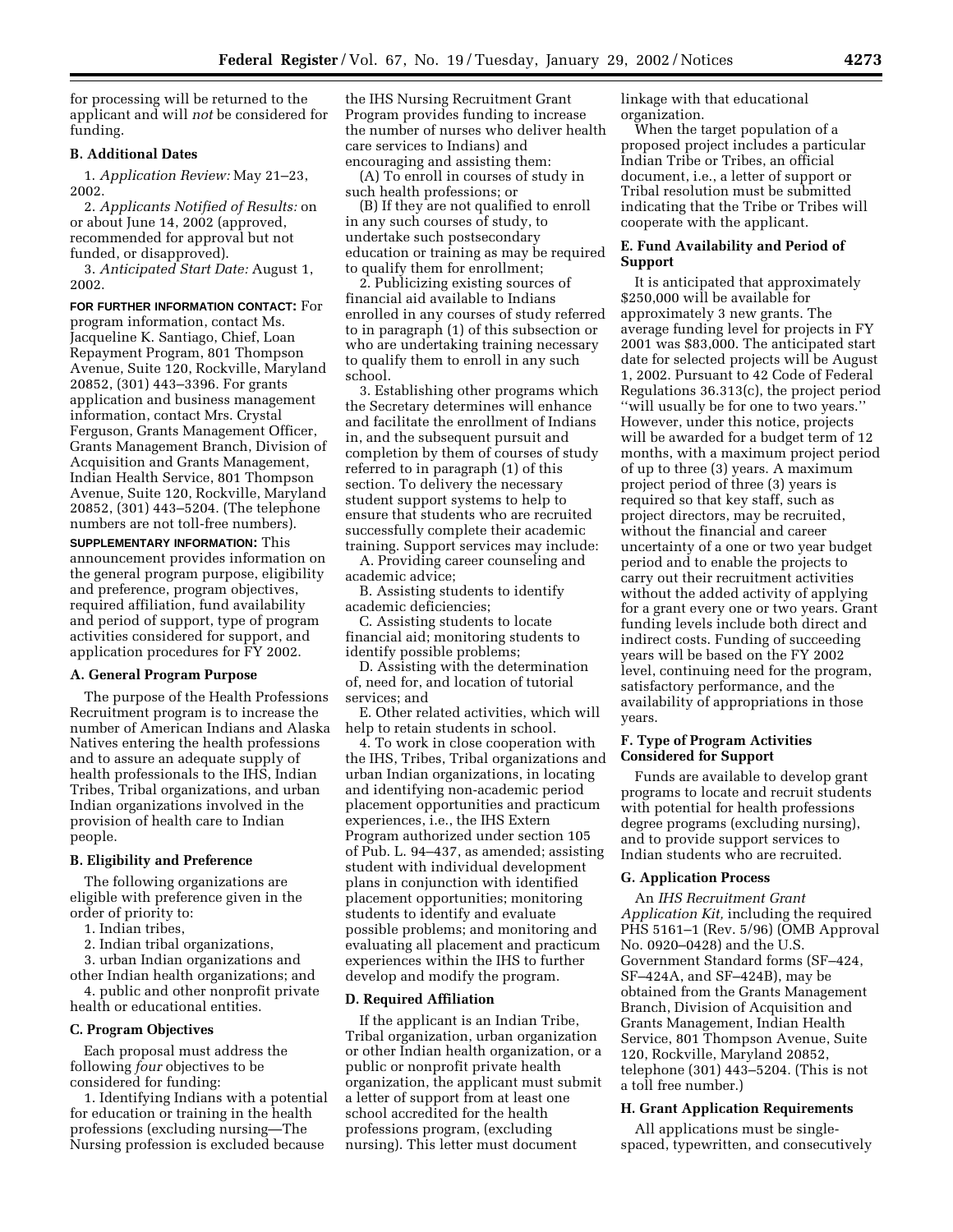numbered pages using black type not smaller than 12 characters per one inch, with conventional one inch border margins, on only one side of standard size  $8\frac{1}{2} \times 11$  paper that can be photocopied. The application narrative (not including abstract, Tribal resolutions or letters of support, standard forms, table of contents or the appendix) must not exceed 20 typed pages as described above. All applications must include the following in the order presented:

- —Standard Form 424, Application for Federal Assistance
- —Standard Form 424A, Budget Information—Non-Construction Programs, (pages 1 and 2)
- —Standard Form 424B, Assurances— Non-Construction Programs (front and back)
- —Certifications, PHS 5161–1, (page 17- 19)
- —Checklist, PHS 5161–1, (pages 25–26), NOTE: Each standard form and the check list is contained in the PHS Grant Application, Form PHS 5161–1 (Revised 5/96)
- —Project Abstract (one page)
- —Table of Contents
- —Program Narrative to include:
- —Introduction and Potential Effectiveness of Project
- —Project Administration
- 
- —Accessibility to Target Population —Relationship of Objectives to
- Manpower Deficiencies
- —Project Budget, including multi-year narratives, and
- —Budget Justifications
- —Appendix to include:
- —Tribal Resolution(s) or Letters of Support
- —Biographical sketches for key personnel or position descriptions if position is vacant
- —Organizational chart
- —Workplan
- —Completed IHS Application Checklist
- —Application Receipt Card, PHS 3038– 1 Rev. 5–90.

#### **I. Application Instructions**

The following instructions for preparing the application narrative also constitute the standards (criteria or basis for evaluation) for reviewing and scoring the application. Weights assigned each section are noted in parenthesis.

Abstract—An abstract may not exceed one typewritten page. The abstract should clearly present the application in summary form, from a ''who-whatwhen-where-how-cost'' point of view so that reviewers see how the multiple parts of the application fit together to form a coherent whole.

Table of Contents—Provide a one page typewritten table of contents.

## **J. Narrative**

1. Introduction and Potential Effectiveness (30 pts.)

a. Describe your legal status and organization.

b. State specific objectives of the project, which are measurable in terms of being quantified, significant to the needs of Indian people, logical, complete and consistent with the purpose of section 102.

c. Describe briefly what the project intends to accomplish. Identify the expected results, benefits, and outcomes or products to be derived from each objective of the project.

d. Provide a project specific work plan (milestone chart) which lists each objective, the tasks to be conducted in order to reach the objective, and the timeframe needed to accomplish each task. Timeframes should be projected in a realistic manner to assure that the scope of work can be completed within each budget period. (a work plan format is provided.)

e. In the case of proposed projects for identification of Indians with a potential for education or training in the health professions (excluding nursing), include a method for assessing the potential of interested Indians for undertaking necessary education or training in such health professions.

f. State clearly the criteria by which the project's progress will be evaluated and by which the success of the project will be determined.

g. Explain the methodology that will be used to determine if the needs, goals, and objectives identified and discussed in the application are being met and if the results and benefits identified are being achieved.

h. Identify who will perform the evaluation and when.

2. Project Administration (20 pts.)

a. Provide an organizational chart (include in appendix). Describe the administrative, managerial and organizational arrangements and the facilities and resources to be utilized to conduct the proposed project.

b. Provide the name and qualifications of the project director or other individuals responsible for the conduct of the project; the qualifications of the principal staff carrying out the project; and a description of the manner in which the applicant's staff is or will be organized and supervised to carry out the proposed project. Include biographical sketches of key personnel (or job descriptions if the position is vacant) (include in appendix).

c. Describe any prior experience in administering similar projects.

d. Discuss the commitment of the organization, i.e., although not required,

the level of non-Federal support. List the intended financial participation, if any, of the applicant in the proposed project specifying the type of contributions such as cash or services, loans of full or part-time staff, equipment, space, materials or facilities or other contributions.

3. Accessibility to Target Population (20 pts.)

a. Describe the current and proposed participation of Indians (if any) in your organization.

b. Identify the target Indian population to be served by your proposed project and the relationship of your organization to that population.

c. Describe the methodology to be used to access the target population.

4. Relationship of Objectives to Health Professional Deficiencies (20 pts.)

a. Provide data and supporting documentation to address the relationship of objectives to health professional deficiencies.

b. Indicate the number of potential Indian students to be contacted and recruited as well as potential cost per student recruited. Those projects that have the potential to serve a greater number of Indians will be given first consideration.

5. Soundness of Fiscal Plan (10 pts.)

a. Clearly define the budget. Provide a justification and detailed breakdown of the funding by category for the first year of the project. Information on the project director and project staff should include salaries and percentage of time assigned to the grant. List equipment purchases necessary for the conduct of the project.

b. The available funding level of \$250,000 is inclusive of both direct and indirect costs. Pursuant to Public Health Service Grants Policy (DHHS Publication No. (OASH) 94–50,000 (Rev.) April 1, 1994), a 'training grant' includes a grant for ''training or other educational purposes'', and the Department of Health and Human Services considers this grant activity as having an educational purpose. Because this project has an educational purpose, and, therefore, is for a training grant, the Department of Health and Human Services' policy limiting reimbursement of indirect costs to lesser of the applicant's actual indirect costs or 8 percent of total direct cost (exclusive of tuition and related fees and expenditures for equipment) is applicable. This limitation applies to all institutions of higher education other than agencies of State and local government.

c. Projects requiring additional years must include a program narrative and categorical budget and justification for